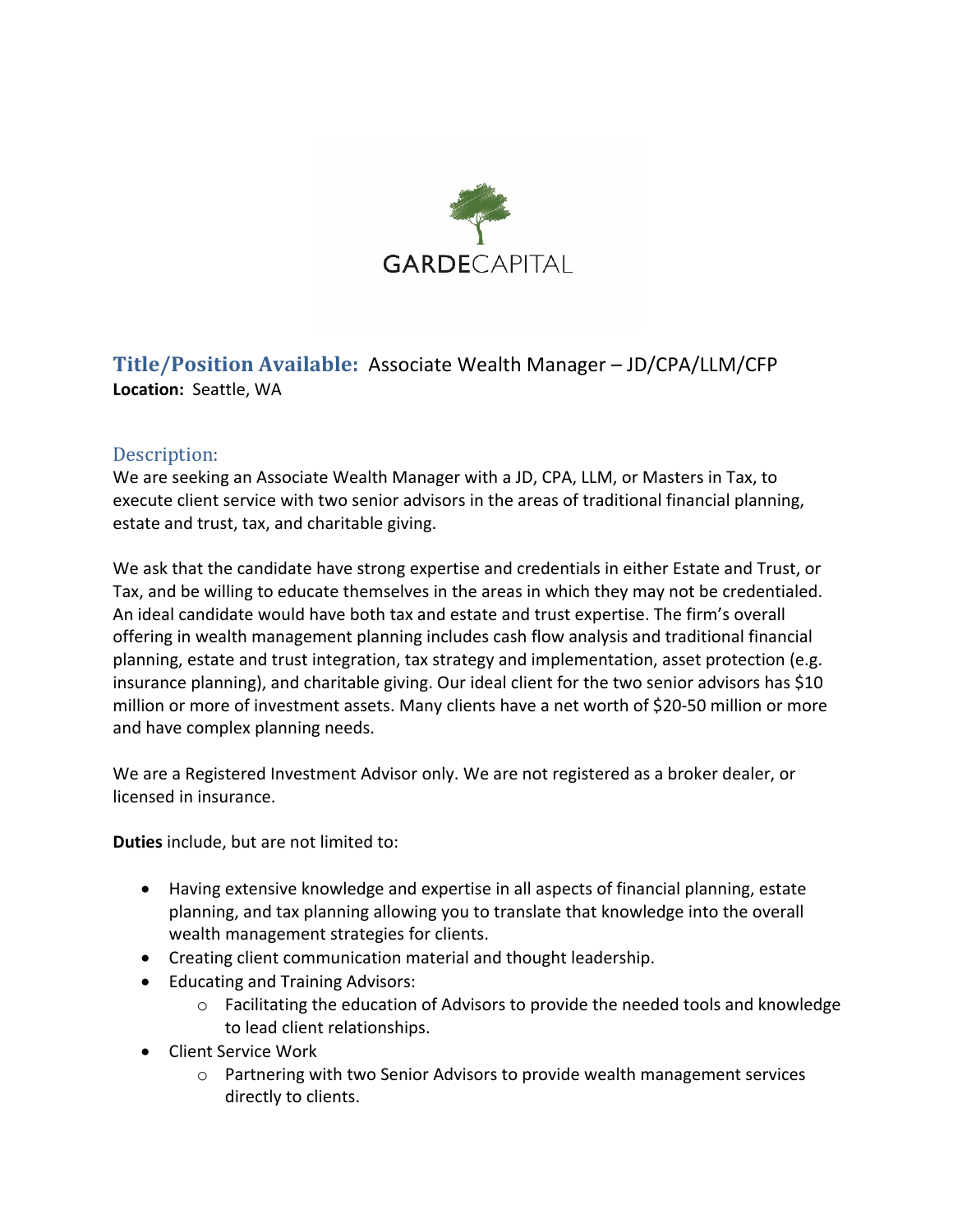- $\circ$  Conducting progress meetings with clients to execute the key areas of wealth management.
- o Interfacing with the client service associates and the portfolio management team to properly address ongoing client needs.
- $\circ$  Interfacing with other partners on the client's wealth management team, such as outside estate planning attorneys and tax advisors.
- $\circ$  Assisting clients and advisors with other ancillary projects that may be related to our wealth management efforts.

## **Requirements:**

- Education should include one or several of the following: undergraduate accounting degree, Masters in Tax or LLM, or a JD with specialization in Estate and Trust.
- Minimum of 5 years of professional experience in wealth management, practicing estate and trust law, or tax work for High-Net-Worth investors.
- Successful candidate will likely have a CFP designation.
- Series 65 licensed. (This can be accomplished while working at Garde)
- Strong verbal and written communication skills.
- Confidential integrity.
- Skilled in the use of Microsoft Office applications, including Excel, Outlook, and Word.
- Technical writing skills.
- Customer service focus. Successful candidate must have good personal skills. They must be willing to put in extra effort to provide levels of service beyond client expectations. They have a passion for finding new ways to improve the client experience.
- Good knowledge of financial markets and/or securities related experience.
- Self-motivated and team oriented.

## **Compensation:**

Our compensation goal is to provide overall compensation packages in the  $90<sup>th</sup>$  percentile of the industry, and with that comes performing at the 90<sup>th</sup> percentile. Our retirement plan corporate contributions are very generous, which highly incentivizes participant engagement, and allows for all colleagues to have exceptional financial careers. We also provide a highquality health care benefits package for employees.

Regarding lifestyle, we believe that our colleagues should be able to self-motivate, plan their own schedule, and take whatever time off as they see appropriate. We have an unlimited vacation policy under the top decile performance assumption.

## Approximate Firm Hours: M-F: 7am – 4pm

Why work for us? We are a high growth firm that has doubled twice in the last 8 years, and we're looking to do that again in the next five years and five years after that. Working on a high-performance team creates meaningful work and meaningful opportunities. A rising tide